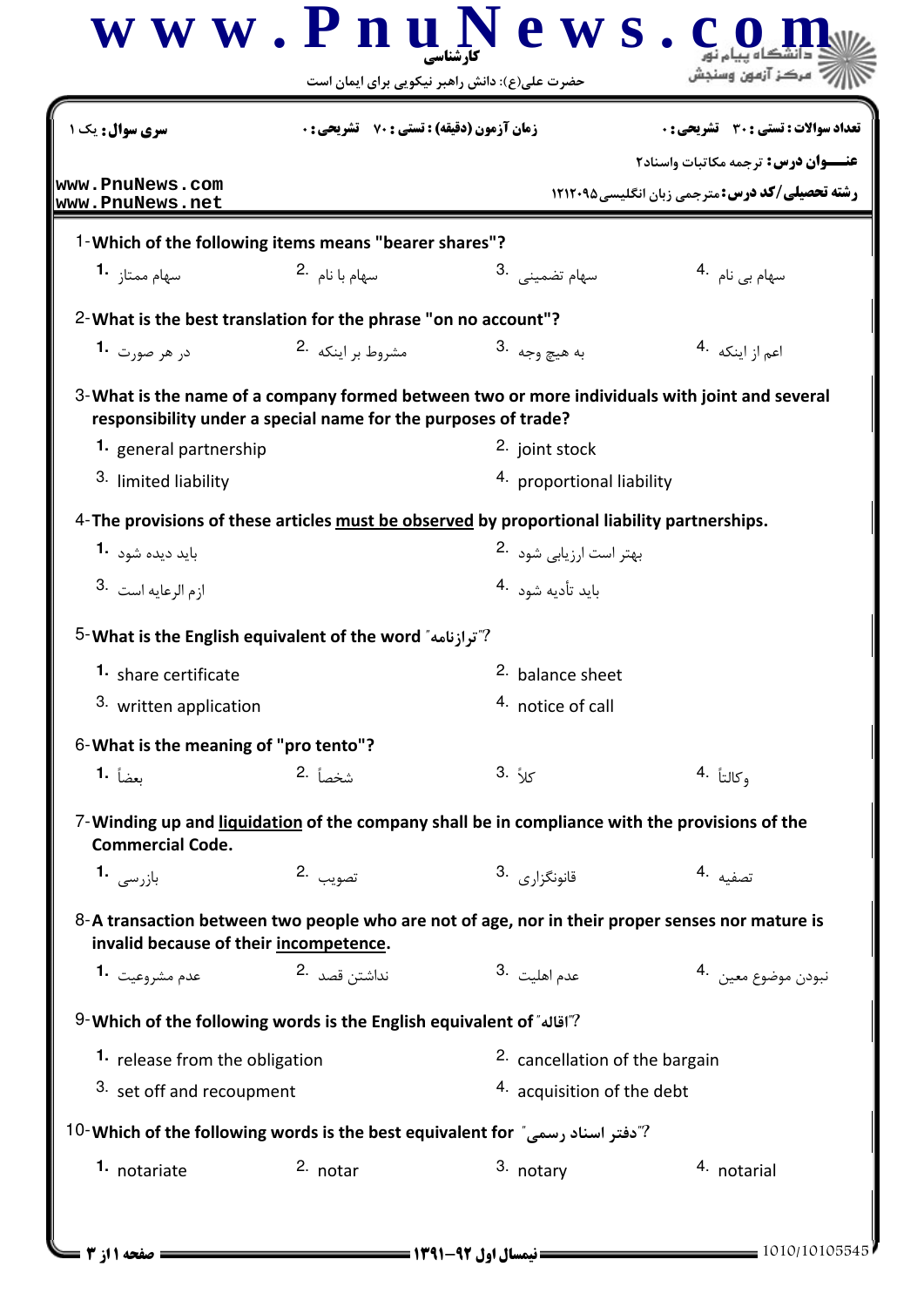| <b>سری سوال :</b> یک ۱                                                | <b>زمان آزمون (دقیقه) : تستی : 70 ٪ تشریحی: 0</b><br>تعداد سوالات : تستى : 30 ٪ تشريحي : 0                                                                    |                                           |                                                                                             |  |
|-----------------------------------------------------------------------|---------------------------------------------------------------------------------------------------------------------------------------------------------------|-------------------------------------------|---------------------------------------------------------------------------------------------|--|
| www.PnuNews.com<br>www.PnuNews.net                                    |                                                                                                                                                               |                                           | عنــوان درس: ترجمه مكاتبات واسناد٢<br><b>رشته تحصیلی/کد درس: مترجمی زبان انگلیسی 121200</b> |  |
|                                                                       | <sup>11</sup> - Which of the following words means "لازم الاجرا"?                                                                                             |                                           |                                                                                             |  |
| <sup>1.</sup> entitled                                                | 2. binding                                                                                                                                                    | 3. beneficiary                            | 4. liable                                                                                   |  |
|                                                                       | 12-Among the following items, which one is the equivalent of "annex"?                                                                                         |                                           |                                                                                             |  |
| اصلاحيه <b>1.</b>                                                     | طرح .2                                                                                                                                                        | 3. الحاقيه                                | پیش نویس 4.                                                                                 |  |
|                                                                       | 13-The contract comes into force in accordance with Article 24.                                                                                               |                                           |                                                                                             |  |
| از اعتبار ساقط می شود 1.                                              |                                                                                                                                                               | به جريان <sub>مي افتد</sub> 2.            |                                                                                             |  |
| در دسترس عموم قرار می گیرد <sup>.3</sup>                              |                                                                                                                                                               | موثر و لازم الاجرا مي گردد <sup>4</sup> ۰ |                                                                                             |  |
|                                                                       | 14- What is the meaning of the underlined part in the following sentence?<br>"The buyer undertakes to establish the letter of credit pursuant to Article 11." |                                           |                                                                                             |  |
| د <sub>ر</sub> ادامه <b>1</b> ۰                                       | به شرط <sup>.2</sup>                                                                                                                                          | به موجب   .3                              | در برابر 4.                                                                                 |  |
| <sup>15</sup> - Which of the following words means <i>"م</i> وقتى"?   |                                                                                                                                                               |                                           |                                                                                             |  |
| 1. confidential                                                       | 2. provisional                                                                                                                                                | 3. functional                             | 4. approval                                                                                 |  |
| 16-What is the meaning of the word "levy"?                            |                                                                                                                                                               |                                           |                                                                                             |  |
| بيمه <b>.1</b>                                                        | 2. ماليات                                                                                                                                                     | عوارض .3                                  | خسارت .4                                                                                    |  |
| 17-What kind of a bank is a "state bank"?                             |                                                                                                                                                               |                                           |                                                                                             |  |
| بانک دولتے , 1                                                        | بانک سرمایه گزا <sub>د</sub> ی <sup>.2</sup>                                                                                                                  | بانک خصوصی .3                             | 4. بانک واحد                                                                                |  |
|                                                                       | 18-What is the Farsi equivalent of the word "irrevocable"?                                                                                                    |                                           |                                                                                             |  |
| شکستن <i>ے,</i> 1 <b>۰</b>                                            | جبران نايذير <sup>.2</sup>                                                                                                                                    | 3. اجتناب نايذير                          | غير قابل برگشت <sup>.4</sup>                                                                |  |
| <sup>19</sup> - للهرنويسي شده " <sup>19</sup> What is the meaning of؟ |                                                                                                                                                               |                                           |                                                                                             |  |
| 1. legalized                                                          | <sup>2.</sup> notified                                                                                                                                        | 3. endorsed                               | 4. aggregated                                                                               |  |
| 20-What is the meaning of "livestock"?                                |                                                                                                                                                               |                                           |                                                                                             |  |
| <b>1.</b> محموله                                                      | 2. <sub>א</sub> لا                                                                                                                                            | 3. احشام                                  | بارگیری 4.                                                                                  |  |
| 21- What is the English equivalent of "بارنامه دريايي"                |                                                                                                                                                               |                                           |                                                                                             |  |
| 1. classification clause                                              |                                                                                                                                                               | <sup>2.</sup> bill of lading              |                                                                                             |  |
| 3. contract of carriage                                               |                                                                                                                                                               | 4. shipping document                      |                                                                                             |  |

 $\overline{a}$   $\overline{a}$ 

 $\mathbf T$